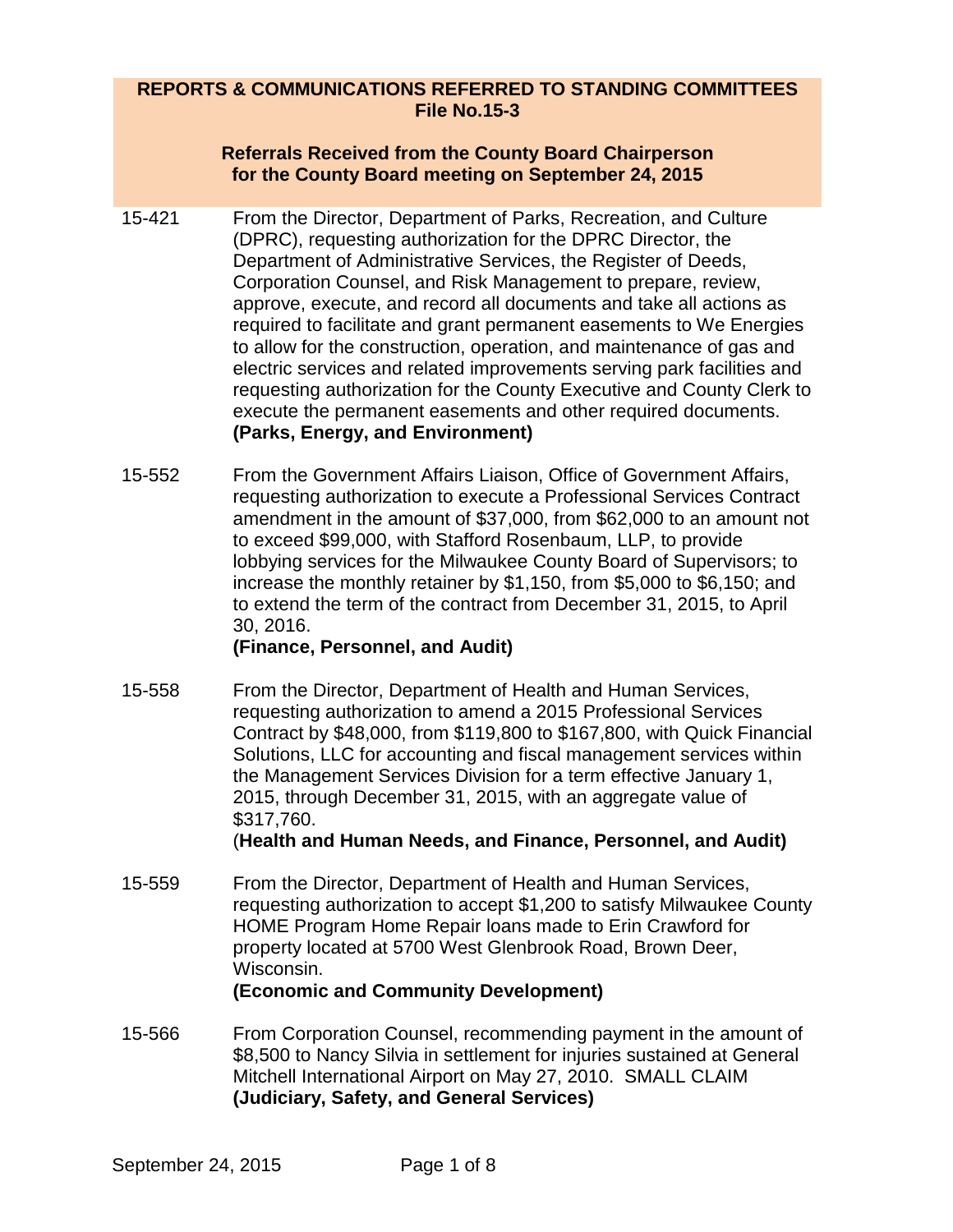15-567 From Corporation Counsel, recommending payment in the amount of \$35,000 by the Wisconsin County Mutual Insurance Corporation on behalf of Milwaukee County to Robert Elliot, attorney in the matter of Ruben Angeles et al. v. Milwaukee County et al., Case No. 14-CV-1074.

#### **(Judiciary, Safety, and General Services)**

- 15-569 From Corporation Counsel, requesting authorization to increase an existing Professional Services Agreement by \$75,000, from \$425,000 to an accumulated total of \$500,000, with Buelow, Vetter, Buikema, Olson & Vliet LLC for legal representation in labor relations matters. **(Finance, Personnel, and Audit)**
- 15-575 From the Director of Risk Management, Department of Administrative Services, requesting authorization to execute a Contractual Agreement in the amount of \$96,798 per year with FMLA Source for Family Medical Leave Act and Wisconsin Family Medical Leave Act leave administrative services for a three-year term effective January 1, 2016, through December 31, 2018, with a total agreement value of \$290,394.

#### **(Judiciary, Safety, and General Services, and Finance, Personnel, and Audit)**

- 15-577 From the Director, Office of Performance, Strategy, and Budget, Department of Administrative Services, submitting a 2015 Appropriation Transfer Packet for the September 2015 Cycle. **(Finance, Personnel, and Audit)**
- 15-583 From the Milwaukee County Comptroller, requesting authorization to amend the parameters resolution adopted under File No. 15-32 by reducing the aggregate amount of General Obligation Corporate Purpose Bonds or Notes from \$53,600,000 to \$50,000,000; to provide for the issuance of long-term and short-term bonds as separate series; to update the estimated issuance amount for bonds, including annual principal amounts for each series; and to provide an increase or decrease in the principal of each maturity of up to \$1,250,000 and \$750,000, respectively.

#### **(Finance, Personnel, and Audit)**

- 15-585 From the County Executive, reappointing Mr. Bob Haase to the Commission on Aging for a term expiring January 31, 2018. **(County Board)**
- 15-586 From the County Executive, reappointing Mr. Gary Mikolajczyk to the Commission on Aging for a term expiring January 31, 2018. **(County Board)**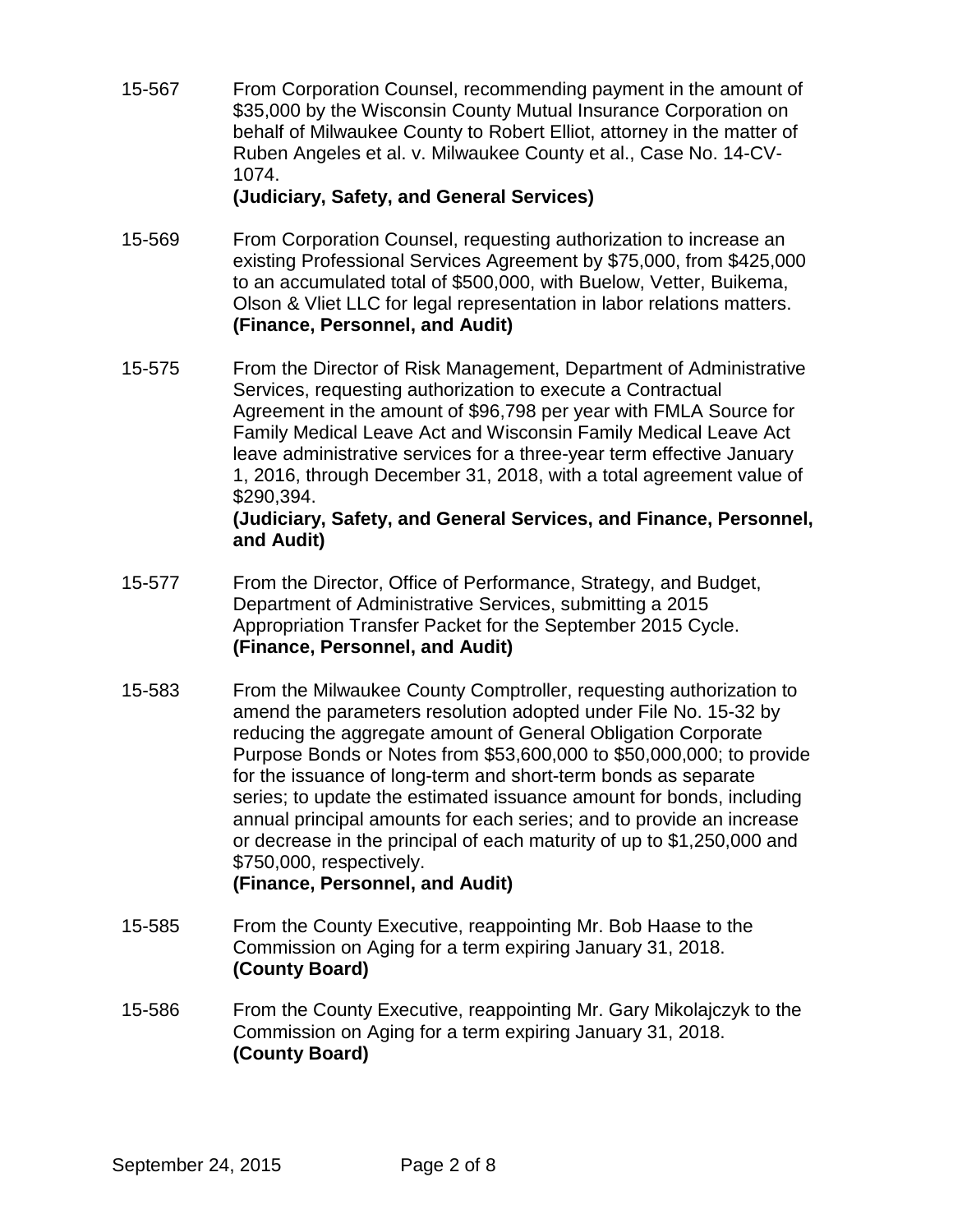- 15-587 From the County Executive, appointing Mr. Peter Holbrook to the Commission on Aging for a term expiring April 1, 2016. **(Health and Human Needs)**
- 15-588 From the County Executive, appointing Mr. Peter Holbrook to the Commission on Aging for a term expiring April 1, 2016. **(Health and Human Needs)**
- 15-589 From the County Executive, appointing Mr. Francois G. Riedijk to the Emergency Medical Services Council for a term expiring March 31, 2017. **(Health and Human Needs)**
- 15-592 From the Director, Department of Parks, Recreation, and Culture, requesting authorization to apply for one or more Wisconsin Coastal Management Program grants. **(Parks, Energy, and Environment)**
- 15-593 From the Director, Department of Parks, Recreation, and Culture, requesting authorization to accept the donation of a synthetic turf for the Henry Aaron Field in Lincoln Park from the University of Wisconsin-Milwaukee (UWM) Real Estate Foundation, Inc., and enter into a one-year Donation Agreement for the period effective August 18, 2015, through June 22, 2016.

#### **(Parks, Energy, and Environment)**

15-596 From the Director, Department of Parks, Recreation, and Culture (DPRC), requesting authorization to negotiate and execute a Development and Management Agreement between DPRC and the City of Greenfield for an initial 15-year term with three consecutive five-year renewal terms for improvements and maintenance of Kulwicki Park.

# **(Parks, Energy, and Environment)**

15-598 From the Director of Economic Development, Department of Administrative Services, requesting authorization to enter into a new Offer to Purchase Agreement with Bond Realty, LLC in the amount of \$750,000 relating to their offer to purchase the tax lien associated with the property located at 1633 West Bender Road, Glendale, Wisconsin.

# **(Economic and Community Development)**

15-599 From the Director of Economic Development, Department of Administrative Services, requesting authorization to adopt the Comprehensive Economic Development Strategy Report for Southeastern Wisconsin as prepared by the Southeastern Wisconsin Regional Planning Commission. **(Economic and Community Development)**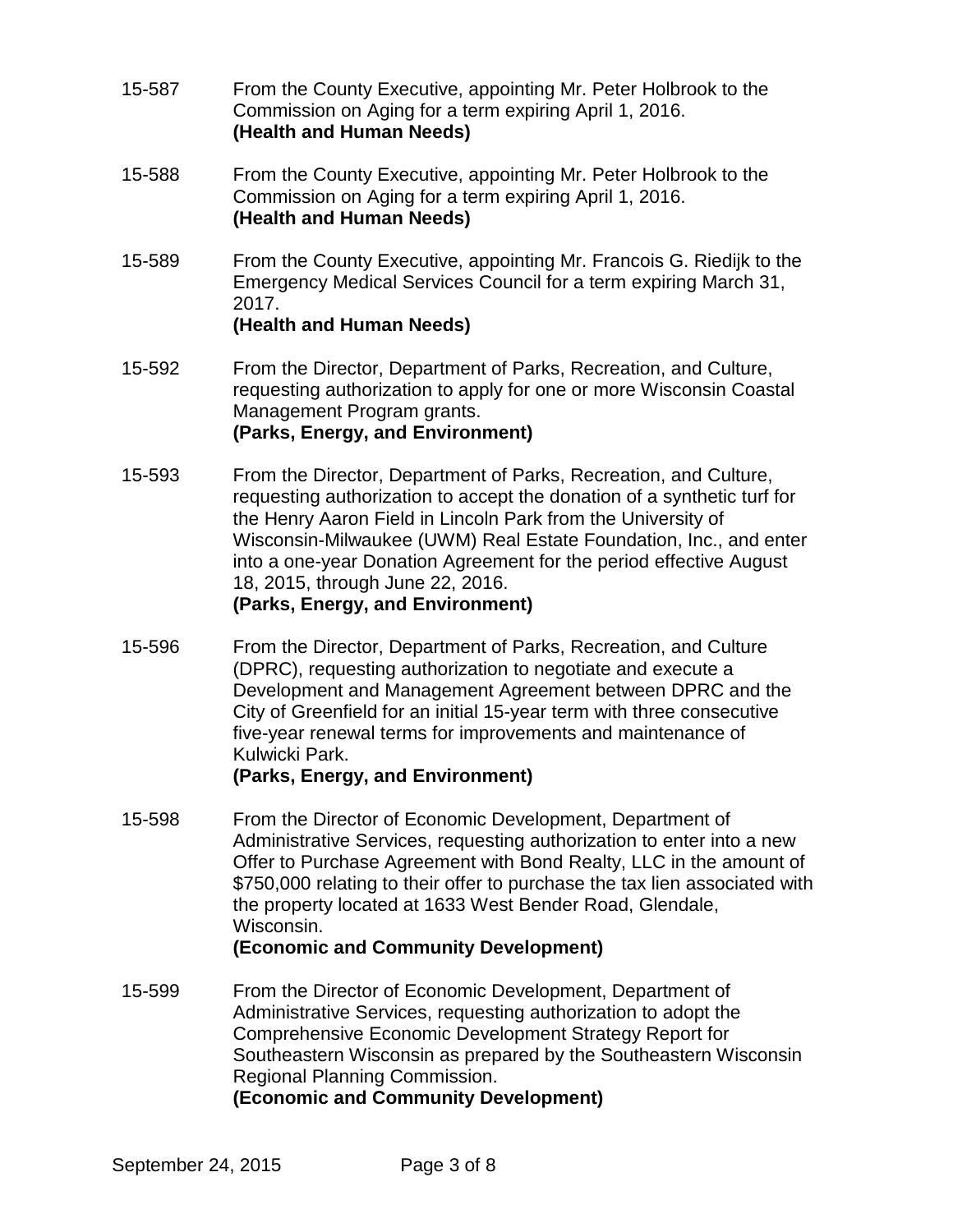15-600 From the Employee Relations Director, Department of Human Resources, requesting ratification of the 2015-2016 Memorandum of Agreement between Milwaukee County and the Milwaukee County Fire Fighters Association, International Association of Fire Fighters, Local 1072.

## **(Finance, Personnel, and Audit)**

- 15-601 From the Director, Department of Parks, Recreation, and Culture, providing an informational status update on cash financed park infrastructure improvements for Milwaukee County Parks as directed by Adopted File No. 15-526. **BY THE COMMITTEE RESOLUTION (Parks, Energy, and Environment)**
- 15-606 From the County Board Chairman, reappointing Ms. Pamela Garvey to the Milwaukee County Cultural Artistic and Musical Programming Advisory Council for a term expiring October 1, 2018. **(County Board)**
- 15-607 From the County Board Chairman, reappointing Mr. Oscar Tovar to the Milwaukee County Cultural Artistic and Musical Programming Advisory Council for a term expiring October 1, 2018. **(County Board)**
- 15-631 From the County Board Chairman, appointing Ms. Linda S. Bedford to the Milwaukee County Pension Board for a term expiring September 30, 2018. **(Finance, Personnel, and Audit)**
- 15-632 From the County Board Chairman, appointing Mr. Michael S. Harper to the Milwaukee County Pension Board for a term expiring September 30, 2018. **(Finance, Personnel, and Audit)**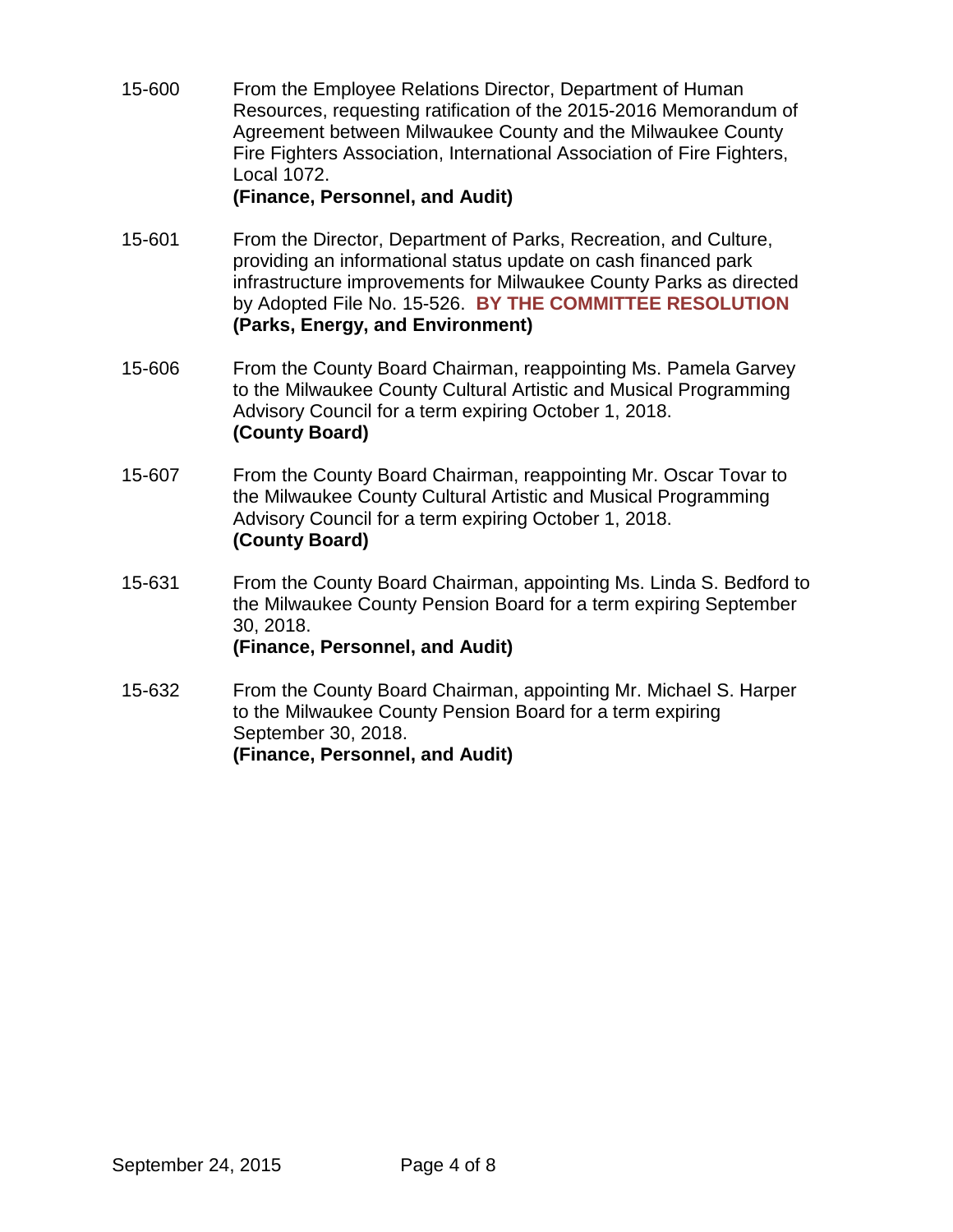#### **REPORTS & COMMUNICATIONS**

#### **Referrals Received from the County Board Chairperson and Placed on File on September 24, 2015**

- 15-503 From Children's Hospital of Wisconsin, providing a verbal update on the health of Milwaukee County children. **(Health and Human Needs)**
- 15-542 From the Milwaukee County Comptroller, providing an informational Status Report on 2015 Adopted Capital Project WO517 - War Memorial Renovations. **(Finance, Personnel, and Audit)**
- 15-546 An informational report from the Director, Department of Health and Human Services, regarding the execution of emergency contracts with Community Advocates and United Migrant Opportunity Services, Inc., involving the Wisconsin Home Energy Assistance Program, pursuant to Section 32.28 of the Milwaukee County Code of General Ordinances.

#### **(Finance, Personnel, and Audit)**

15-555 From the Director, Architecture, Engineering, and Environmental Services Section, Facilities Management Division, Department of Administrative Services, providing an informational status update on Phase II of the Solar Energy Feasibility Study for General Mitchell International Airport.

#### **(Transportation, Public Works, and Transit)**

- 15-556 From the Director, Department of Transportation, providing an informational status update on the Transit Security Task Force. **(Transportation, Public Works, and Transit)**
- 15-578 From the Director of Audits, Office of the Comptroller, providing an informational status update summarizing the progress made toward implementation of the recommendations contained in the audit report titled "Milwaukee County Can Benefit from a Contemporary Comprehensive Workforce Diversity Policy. **(Finance, Personnel, and Audit)**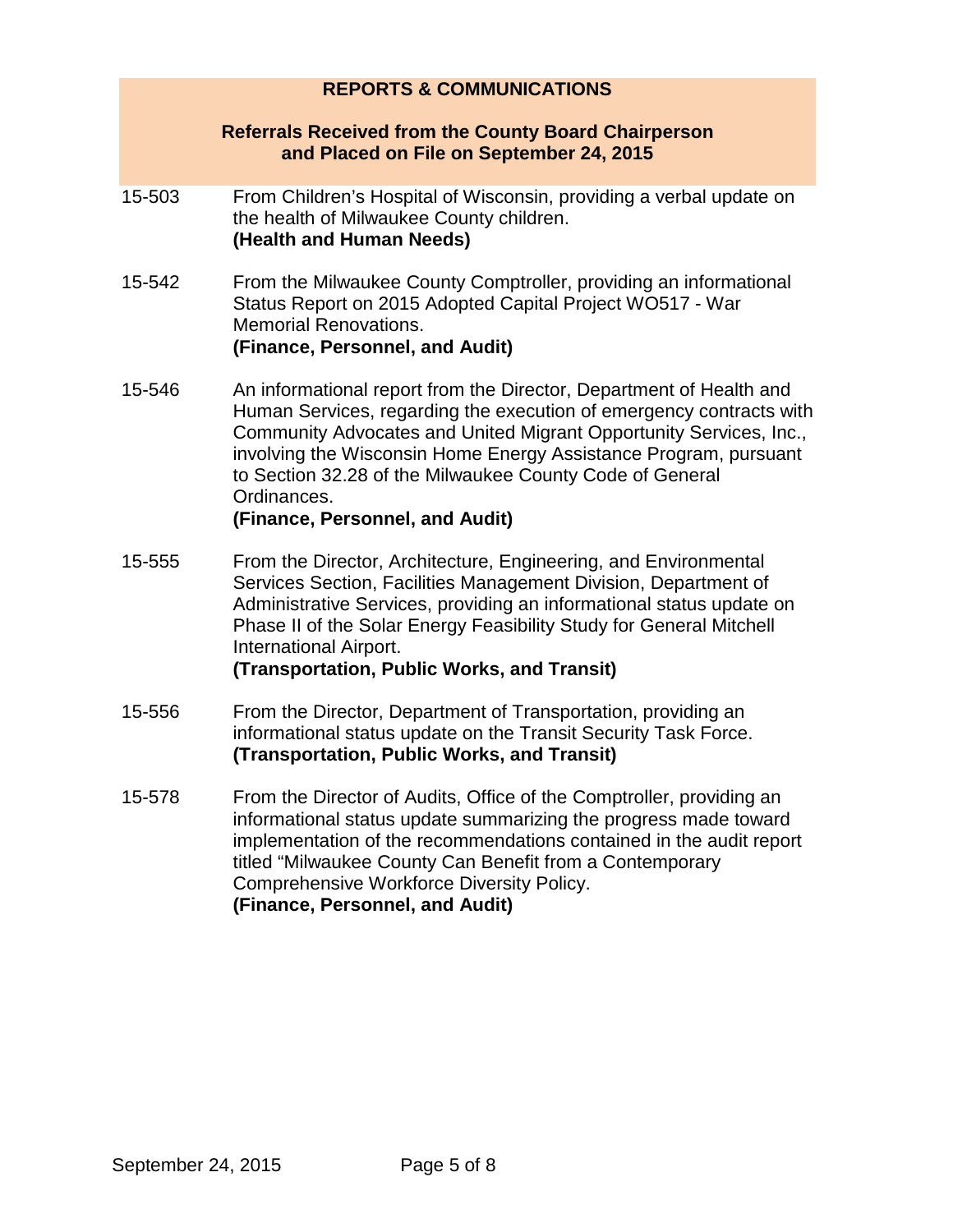- 15-579 From the Director of Audits, Office of the Comptroller, submitting the 2014 Countywide Audit Report packet consisting of the Comprehensive Annual Financial Report, Single Audit Report, Employees' Retirement System Annual Report of the Pension Board, General Mitchell International Airport Schedule of Passenger Facility Charges, Revenues, and Expenses, Milwaukee County Transit System Independent Public Accountants' Report on Applying Agreed-Upon Procedures, Communication to Those Charged with Governance and Management Report, Audit Communications Letter to Board of Supervisors, Audit Communications Letter to the Members of the Pension Audit Committee, and Audit Summary Observations. **(Finance, Personnel, and Audit)**
- 15-581 From the Milwaukee County Comptroller, providing a semi-annual informational report regarding the status of projects within the Milwaukee County Capital Improvements Program. **(Finance, Personnel, and Audit)**
- 15-595 From the Director of Economic Development, Department of Administrative Services, providing an informational report on the Milwaukee Area Workforce Funding Alliance Economic Development Fund.

#### **(Economic and Community Development)**

15-597 From the Director of Economic Development, Department of Administrative Services, providing an informational report regarding Tax Incremental Financing as a Municipal Economic Development Tool.

#### **(Economic and Community Development)**

- 15-602 From the Milwaukee County Comptroller, providing an informational report regarding the 2014 Final Fiscal Position of Milwaukee County. **(Finance, Personnel, and Audit)**
- 15-615 From the Milwaukee County Comptroller, providing an informational report regarding the implementation of the process for public land sales under the new authorities granted as part of the 2015-2017 Wisconsin State Budget. **(Economic and Community Development)**
- 15-617 From the Director, Department of Health and Human Services, providing an informational report regarding the Homelessness Initiative.

#### **(Health and Human Needs Committee)**

15-618 From the Milwaukee County Comptroller, providing an annual informational report regarding the Debt Service Reserve for Milwaukee County. **(Finance, Personnel, and Audit)**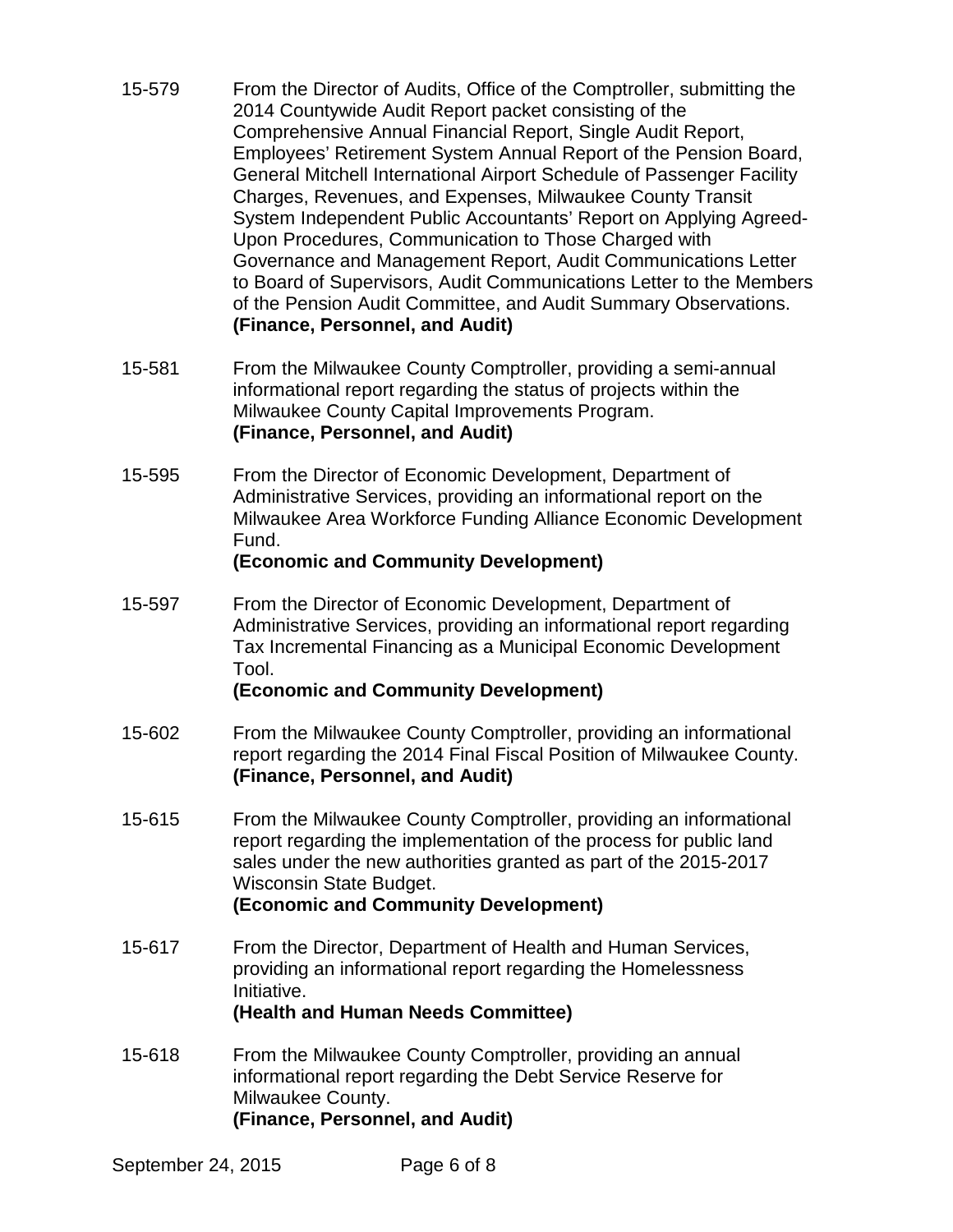- 15-619 From the Milwaukee County Comptroller, providing an informational report regarding the 2015 Year-End Fiscal Projection for Milwaukee County as of the 2nd Quarter (June 2015). **(Finance, Personnel, and Audit)**
- 15-620 From the Milwaukee County Comptroller, providing an informational report regarding the Five-Year Financial Forecast for Milwaukee County for the years 2016 to 2020. **(Finance, Personnel, and Audit)**